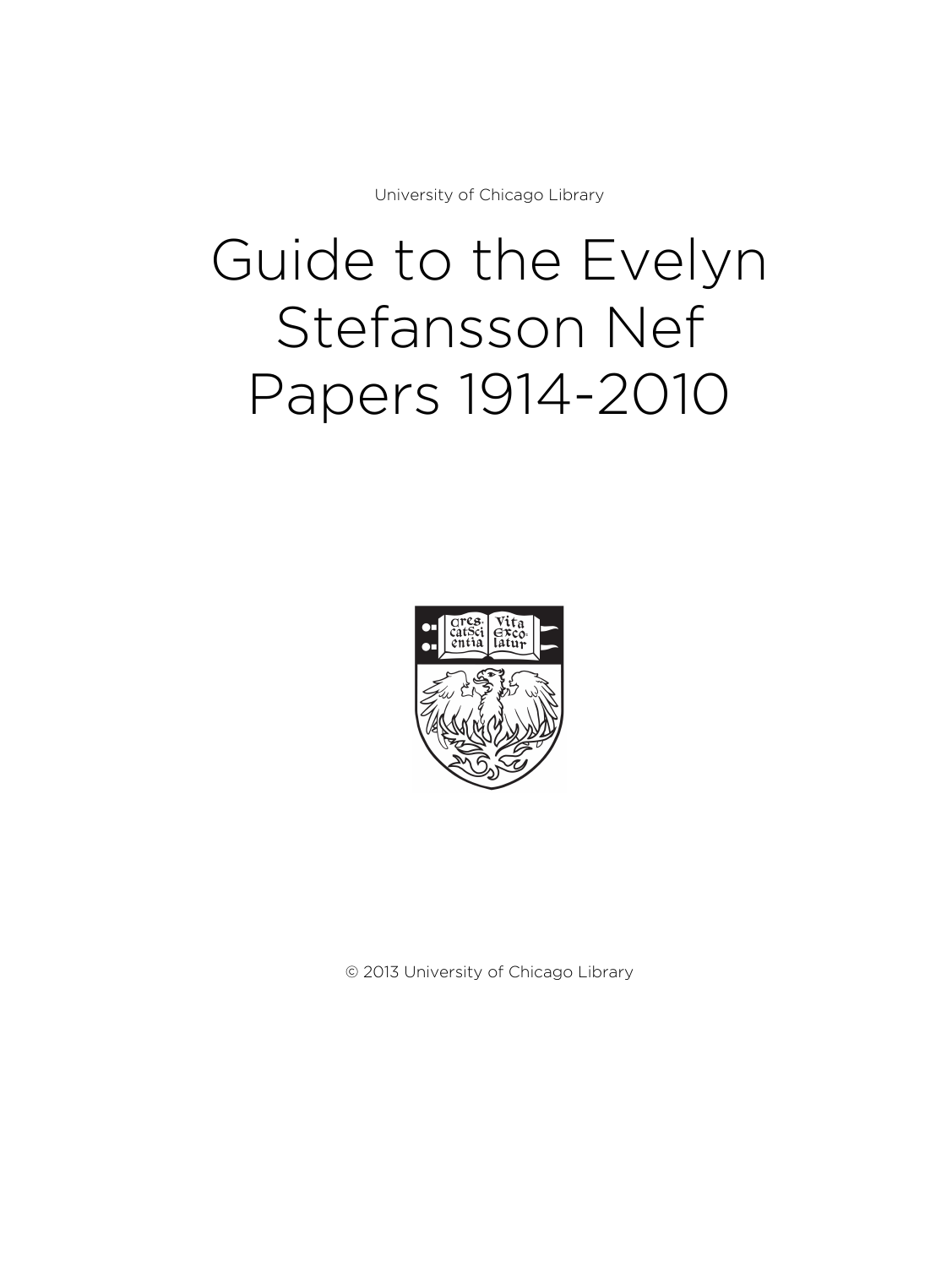# **Table of Contents**

| Descriptive Summary       |    |
|---------------------------|----|
| Information on Use        |    |
| Access                    |    |
| Citation                  |    |
| <b>Biographical Note</b>  |    |
| Scope Note                |    |
| <b>Related Resources</b>  |    |
| <b>Subject Headings</b>   |    |
| <b>INVENTORY</b>          |    |
| Series I: Personal        |    |
| Series II: Correspondence |    |
| Series III: Audio-visual  |    |
| Series IV: Oversize       | 14 |
|                           |    |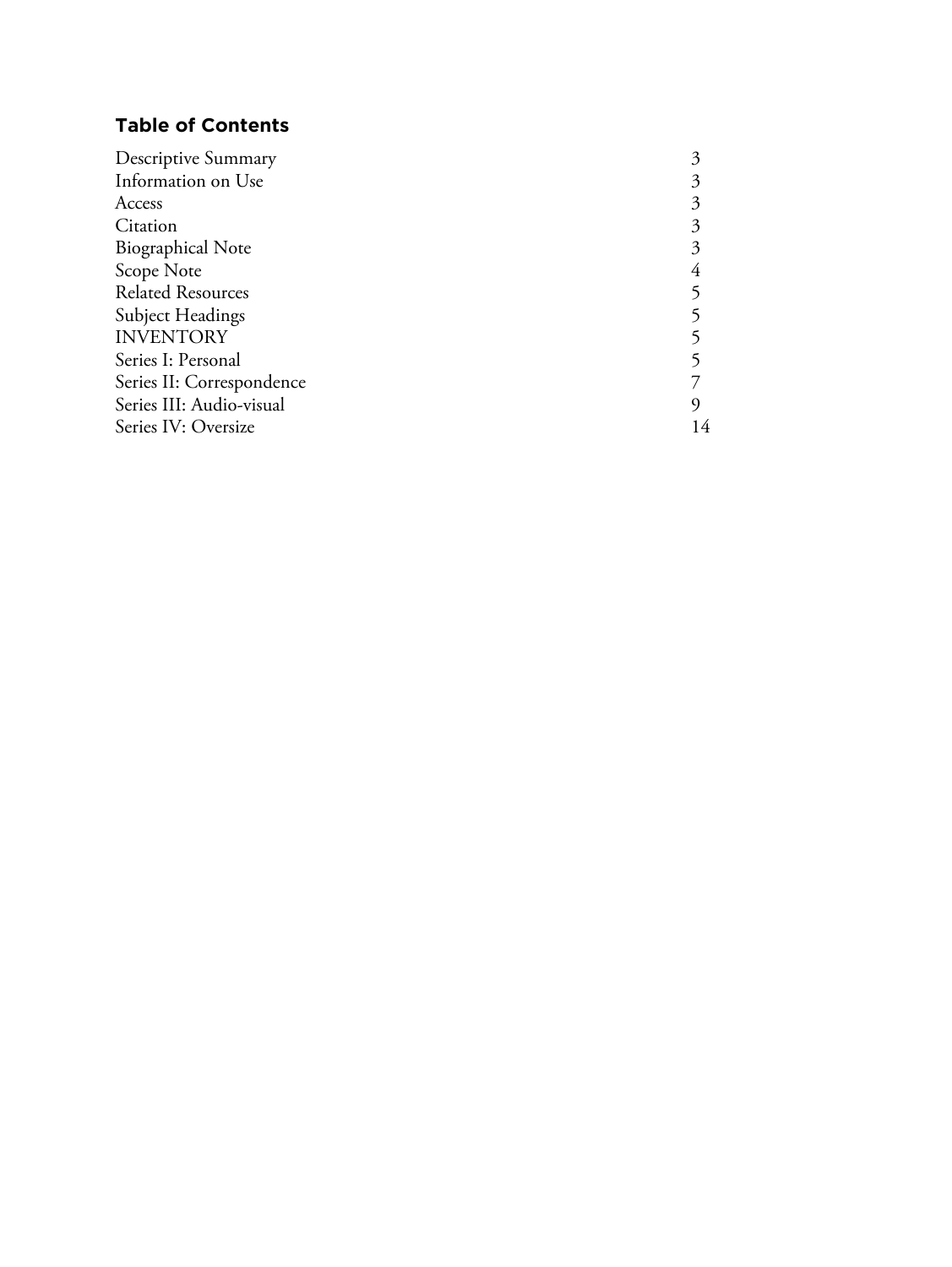# **Descriptive Summary**

| <b>Identifier</b> | <b>ICU.SPCL.NEFES</b>                                                                                                                                                                                                                                                                                                              |
|-------------------|------------------------------------------------------------------------------------------------------------------------------------------------------------------------------------------------------------------------------------------------------------------------------------------------------------------------------------|
| <b>Title</b>      | Nef, Evelyn Stefansson. Papers                                                                                                                                                                                                                                                                                                     |
| <b>Date</b>       | 1914-2010                                                                                                                                                                                                                                                                                                                          |
| <b>Size</b>       | 4.75 linear feet (8 boxes)                                                                                                                                                                                                                                                                                                         |
| <b>Repository</b> | Special Collections Research Center<br>University of Chicago Library<br>1100 East 57th Street<br>Chicago, Illinois 60637 U.S.A.                                                                                                                                                                                                    |
| <b>Abstract</b>   | Evelyn Stefansson Nef was a puppeteer, librarian, and philanthropist. She<br>was married to Committee on Social Thought founder John U. Nef, Jr. for<br>35 years. The collection contains her correspondence, personal papers and<br>photographs, dating from 1914 to 2010. The bulk of the collection dates<br>from 1964 to 2009. |

# **Information on Use**

# **Access**

The collection is open for research.

# **Citation**

When quoting material from this collection, the preferred citation is: Nef, Evelyn Stefansson. Papers [Box #, Folder #], Special Collections Research Center, University of Chicago Library.

# **Biographical Note**

Evelyn Stefansson Nef was born on July 24, 1913 to Bella Klein and Jen & Schwartz of Brooklyn. She had two older sisters, Rosalind and Julie, and a younger brother Myron. Her father died when she was 11, and Evelyn's emotionally fragile mother went mute from grief. Evelyn attended Washington Irving High School where she developed an interest in puppetry and marionettes. (The Schwartzes were a talented bunch; Julie went on to perform with the Ziegfeld Follies under the name Julie Jenner.)

With her mother unable to care for the family, Evelyn spent much of her time in her late teens in Greenwich Village, where she met artists, writers, and dancers, and was briefly involved with architect Buckminster Fuller. In 1932 she married puppeteer Bil Baird and began performing with his marionette theatre. Though she and Baird divorced after 4 years, she continued to perform through the end of the1930s.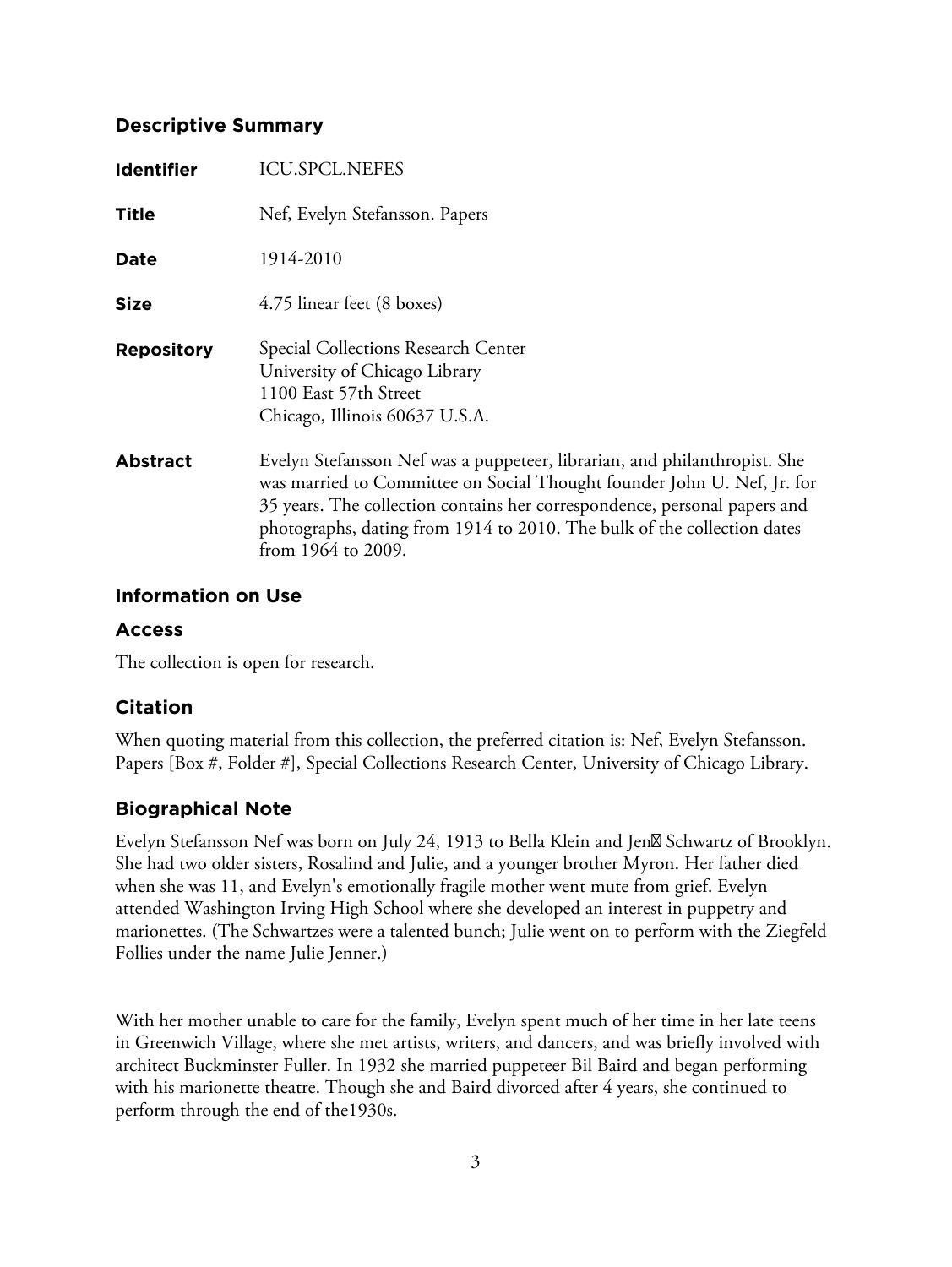In 1941, Evelyn married Arctic explorer Vilhjalmur Stefansson, 30 years her senior. During their marriage she served as a secretary and research assistant to Stefansson, and they amassed a large library of material on polar and subpolar regions. The Stefanssons and their library moved to Dartmouth College in 1951, where Vilhjalmur taught and Evelyn both taught and served as librarian for his collection. Evelyn herself wrote several books on polar geography and from 1969 to 1971 served as president of the Society of Women Geographers.

After Vilhjalmur Stefansson died in 1962, Evelyn moved to Washington D.C. to work for the American Sociological Association. In 1964 she met John U. Nef, Jr., professor in (and founder of) the interdisciplinary Committee on Social Thought at the University of Chicago. He proposed five days later and they were married in April of that year. Through Nef, Evelyn met such cultural and artistic luminaries as Saul Bellow and Marc Chagall, with whom the Nefs vacationed in France. In 1971, Chagall designed a mosaic for the Nef's garden.

In the 1970s Evelyn studied psychoanalysis and opened her own practice in Washington. She served on various boards, including the Corcoran Gallery of Art, the National Symphony Orchestra, the Washington Opera, the MacDowell Colony, and the International Longevity Center. The Nefs were prominent at social events and in the society pages through the 1960s and 1970s, and into the 1980s. John Nef died in 1988.

Evelyn Nef's life did not slow down after the death of her third husband. She continued to host musical evenings at her Georgetown home, whose guests included Supreme Court Justices Sandra Day O'Connor and Ruth Bader Ginsburg and cellist Yo-Yo Ma. Her philanthropic work continued as well.

Between 1998 and 2002 Nef was awarded three honorary doctorates and the Icelandic Order of the Falcon Medal of Honor. Her autobiography, Finding My Way, the Autobiography of an Optimist, was published in 2002. Nef died of cancer on December 10, 2009.

# **Scope Note**

The collection is divided into four series.

Series I, Personal, contains personal papers and ephemera, newspaper clippings, and memorials, arranged chronologically.

Series II, Correspondence, contains personal correspondence, arranged alphabetically by correspondent.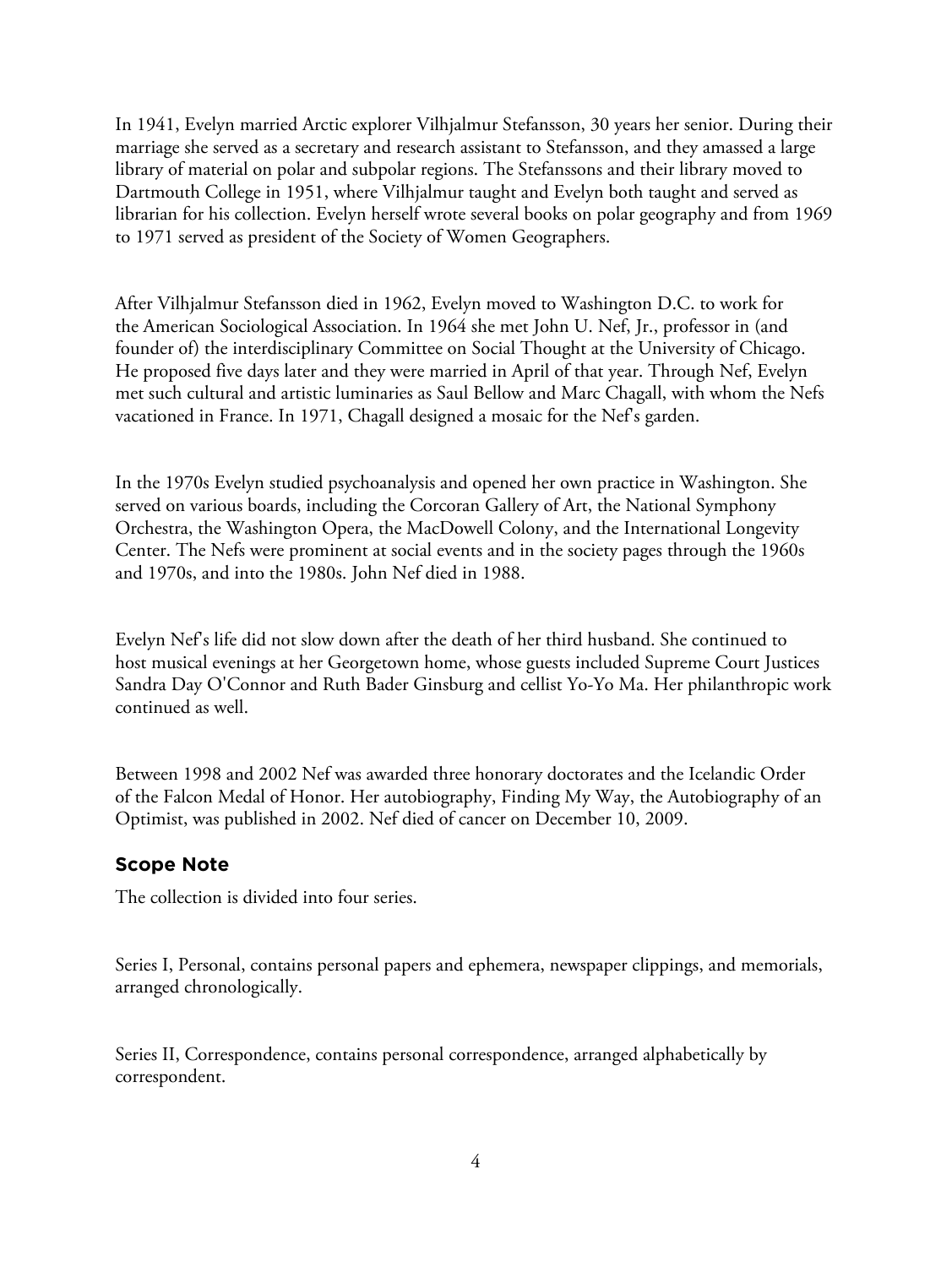Series III, Audio-Visual, contains photographs, negatives, and slides of Evelyn Nef, family, and friends. It also contains two CDs of poetry readings.

Series IV, Oversize, contains photographs of Evelyn and John Nef and friends, including the Chagalls and Hannah Arendt. Because many of them are undated, photos are arranged alphabetically by subject.

Of particular interest in the collection are photographs of, and correspondence related to, the mosaic designed by Marc Chagall for the Nef's garden in Washington, D.C. as well as many photographs of Chagall himself, most of them taken on vacation with the Nefs and his wife Vava (Valentina) in France. There is also a set of photographs from the baptism of Madeleine Albright's twins, and several of Hannah Arendt with John Nef. Other notable persons whose correspondence or photographs appear in the collection include Margaret Meade, Sandra Day O'Connor, Judith Leiber, Eleanor Jackson Piel, T. S. Eliot, Sir Neville Marriner, Yo-Yo Ma, Ruth Bader Ginsburg, Bill and Hilary Clinton, and Saul Bellow.

# **Related Resources**

The following related resources are located in the Department of Special Collections:

http://www.lib.uchicago.edu/e/spcl/select.html

Nef, John U., Jr. Papers

Nef, Elinor Castle. Papers

University of Chicago. John U. Nef Committee on Social Thought. Records

# **Subject Headings**

- Nef, Evelyn Stefansson, 1913-2009
- Chagall, Marc, 1887-1985
- Stefansson, Vilhjalmur, 1879-1962
- Nef, John U. (John Ulric), 1899-1988

# **INVENTORY**

# **Series I: Personal**

**Box 1 Folder 1** Marriage Certificate and Clipping, 1964 **Box 1 Folder 2** Menus and Memorabilia, "SS France" Cruise, 1966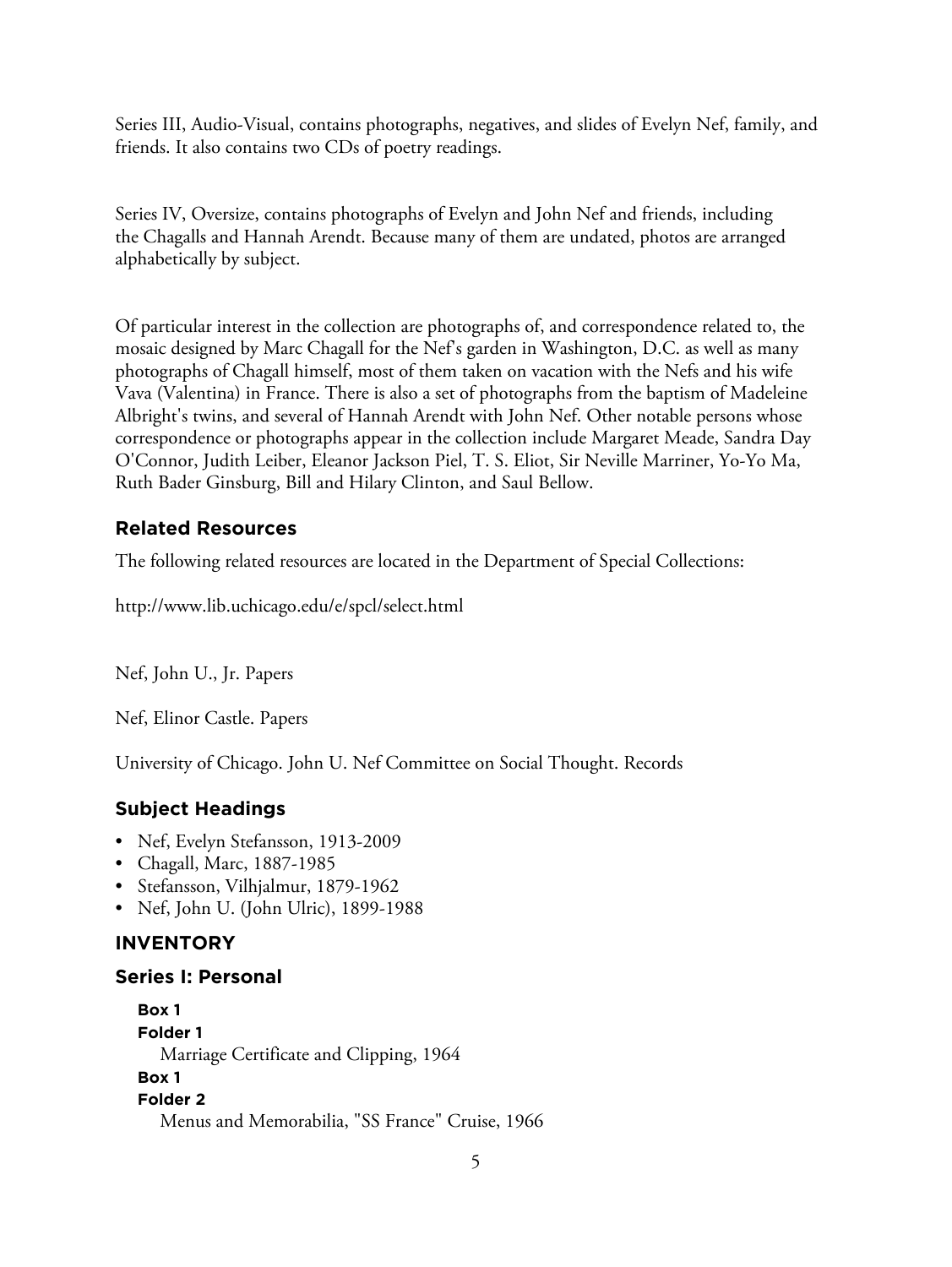# **Box 1**

#### **Folder 3**

Clippings – Society Pages, 1966-1970

# **Box 1**

## **Folder 4**

Clippings – Owen and Eleanor Lattimore, 1969-1989, undated

## **Box 1**

#### **Folder 5**

Clippings – 1969-2001

# **Box 1**

#### **Folder 6**

Correspondence and Contributions – Eleanor Lattimore Memorial Booklet, 1970-1971

#### **Box 1**

#### **Folder 7**

Nef Foundation – Correspondence, and Papers, 1970

## **Box 1**

## **Folder 8**

Poem by "H. W. W.," 1982

## **Box 1**

#### **Folder 9**

Committee on Social Thought – Honorary Dinner Invitation, 1989

# **Box 1**

# **Folder 10**

Leiber, Judith – Clippings, Correspondence, Catalog, 1990-2002

# **Box 1**

# **Folder 11**

Clippings and Mailings – Chagall, 1995-1996

## **Box 1**

# **Folder 12**

Brendan Gill Dinner – Invite List, Drafts of Talk, 1996

# **Box 1**

#### **Folder 13**

Evelyn Nef – Introduction of Saul Bellow, 1998

# **Box 1**

# **Folder 14**

Yo-Yo Ma/Silk Road Project Event – Correspondence, planning Materials, Photographs, 2009

# **Box 1**

# **Folder 15**

Clipping – Evelyn Nef Obituary, 2009

# **Box 1**

# **Folder 16**

Evelyn Nef Memorial Service – Program, Invitation, Remarks, 2010

# **Box 1**

# **Folder 17**

Evelyn Nef Memorial Booklet, Photographs, and Notes, 2010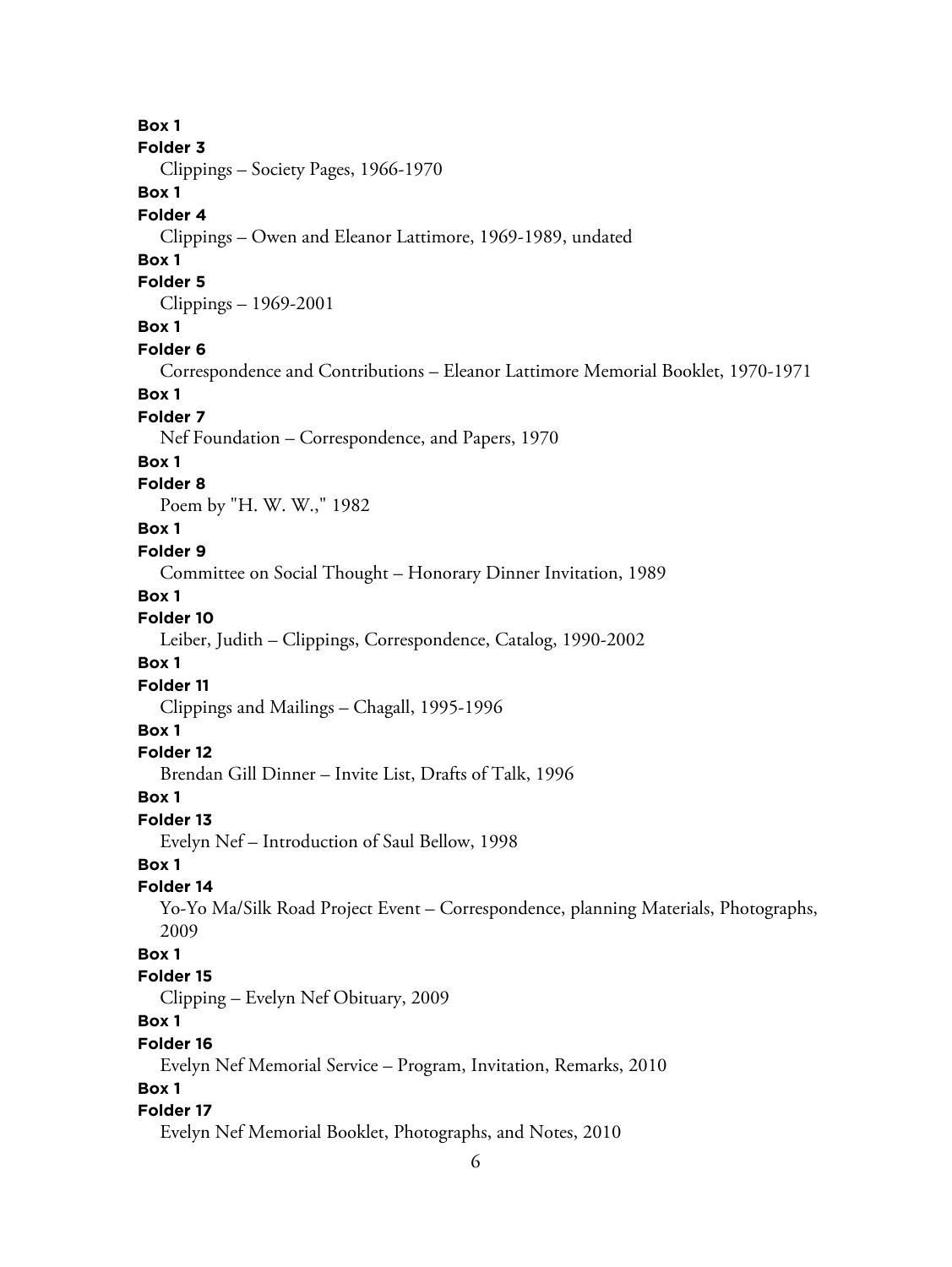**Box 1 Folder 18** Dartmouth Alumni Magazine with Memorial, 2010 **Box 1 Folder 19** Statement by J. Bird to National Geographic Society, undated **Series II: Correspondence Box 1 Folder 20** Correspondence – Saul Bellow, 1998-2002, undated **Box 1 Folder 21** Correspondence – "B," 1963-2000 **Box 1 Folder 22** Correspondence –"C," 1969, undated **Box 1 Folder 23** Correspondence – Chagall Mosaic, 1970-1972 **Box 1 Folder 24** Correspondence – Chagall, Vava, 1976-1992 **Box 1 Folder 25** Correspondence regarding Chagall Events/Exhibits, 1995 **Box 1 Folder 26** Correspondence – de Angelis, Kodansha, Kodansha America, Inc., 1994 **Box 1 Folder 27** Correspondence –"D-E," 1966-1972 **Box 2 Folder 1** Correspondence – Eliot, Valerie and T. S., 1964-1969, undated **Box 2 Folder 2** Correspondence – "F," 1963-1989 **Box 2 Folder 3** Correspondence – "G," 1962-1991 **Box 2 Folder 4** Correspondence – "H," 1963-1993 **Box 2 Folder 5**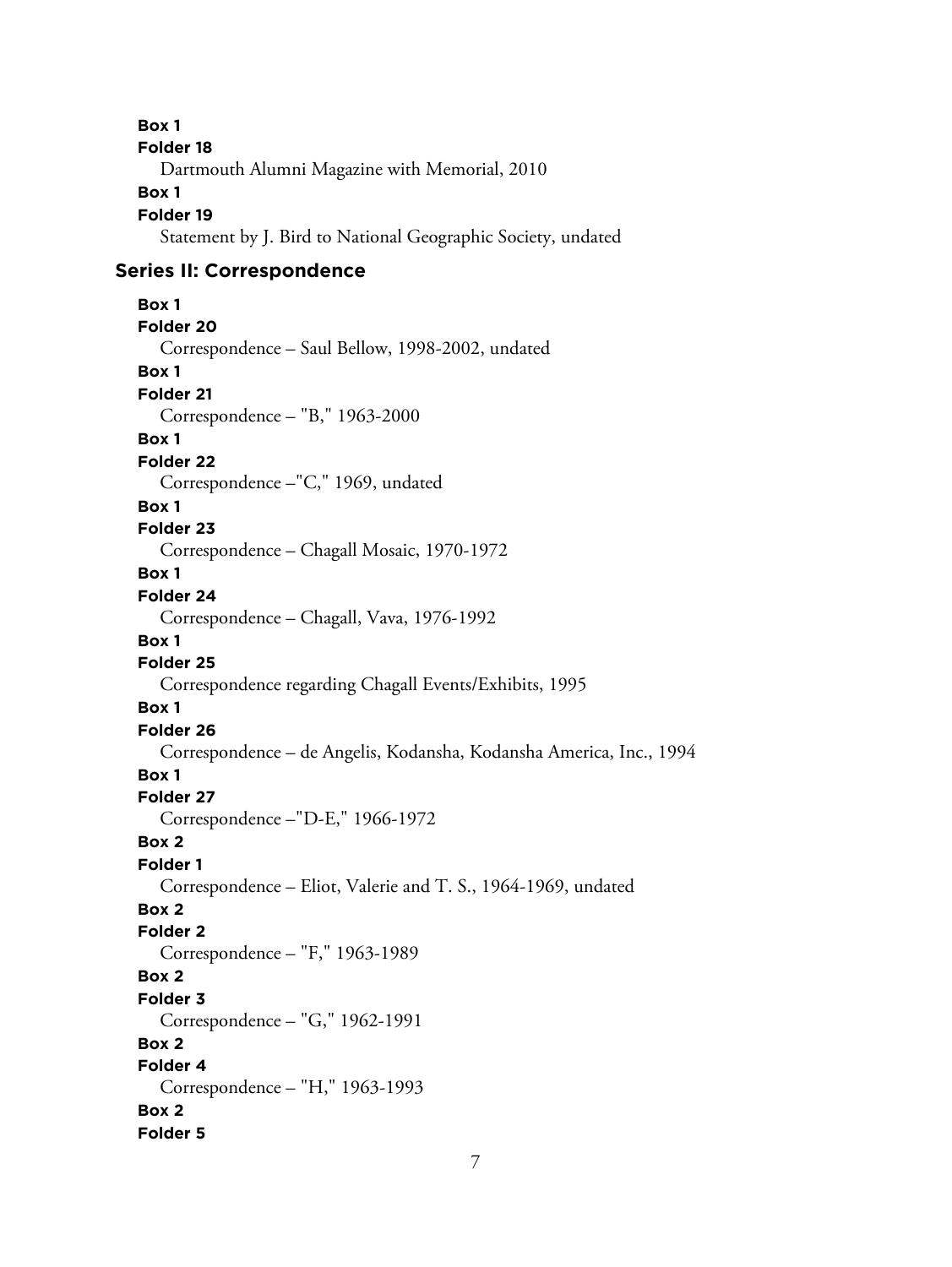Correspondence – Katz, Alex and Ada, 1974-2002 **Box 2 Folder 6** Correspondence – "L," 1963-2007, undated **Box 2 Folder 7** Correspondence – Lattimore, Owen and Eleanor, 1963-1969 **Box 2 Folder 8** Correspondence – Lattimore, Owen, 1972-1978 **Box 2 Folder 9** Correspondence – Lattimore, Owen, 1982-1987 **Box 2 Folder 10** Correspondence – Lattimore, David and Gerry, 1996-2005 **Box 2 Folder 11** Correspondence regarding Owen Lattimore, 1990 **Box 2 Folder 12** Correspondence – "M," 1981-2005 **Box 2 Folder 13** Correspondence – Marriner, Molly and Neville [1 of 4], 1991-1996 **Box 2 Folder 14** Correspondence – Marriner, Molly and Neville [2 of 4], 1997-2002 **Box 3 Folder 1** Correspondence – Marriner, Molly and Neville [3 of 4], 2003-2006 **Box 3 Folder 2** Correspondence – Marriner, Molly and Neville [4 of 4], 2007-2009 **Box 3 Folder 3** Correspondence – Morazé, Monique, 1965-1993 **Box 3 Folder 4** Correspondence –"N," 1974-1990, undated **Box 3 Folder 5** Correspondence – Nef, John, 1964-1971 **Box 3 Folder 6** Correspondence – "P," 1971-2006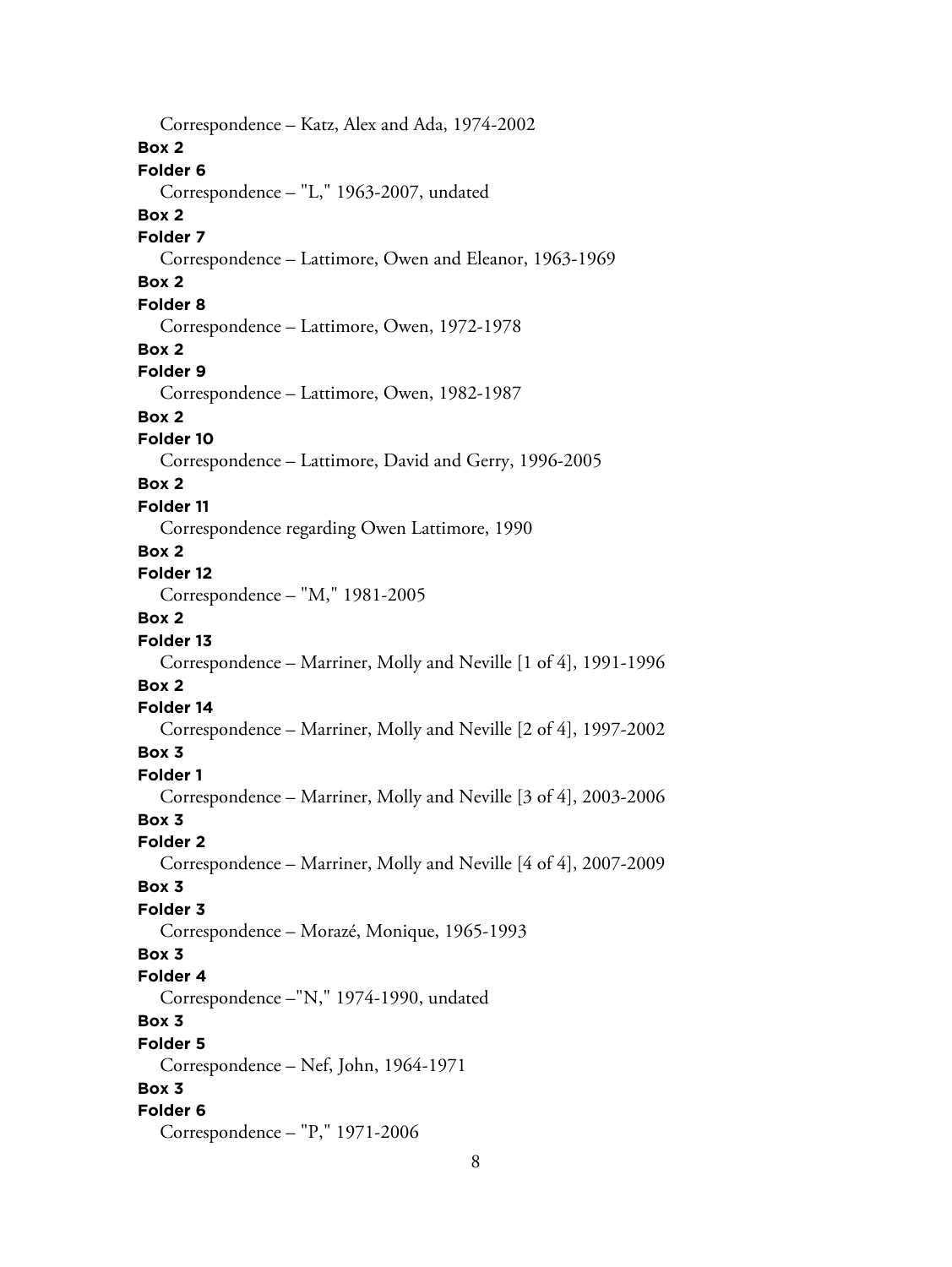**Box 3**

```
Folder 7
```
Correspondence and Pamphlets, PEN American Center, 2006-2008

# **Box 3**

## **Folder 8**

Correspondence –Piel, Gerard and Eleanor Jackson, 1981-2008

# **Box 3**

## **Folder 9**

Correspondence – "S," 1974-2004

# **Box 3**

## **Folder 10**

Correspondence – University of Chicago Committee on Social Thought, 1989-1995

# **Box 3**

## **Folder 11**

Correspondence, Clippings, Releases – James von Sweden, Landscaping, 1989-2001

# **Box 3**

# **Folder 12**

Correspondence – Various, 2009

# **Series III: Audio-visual**

# **Box 3**

# **Folder 13**

Photographs and Photocopies – Schwartz Family, 1914-1943, undated

# **Box 3**

# **Folder 14**

Photographs – Owen and Eleanor Lattimore, circa 1930

# **Box 3**

# **Folder 15**

Photographs – Young Evelyn Nef (including photocopies), 1932, undated

# **Box 4**

# **Folder 1**

Photographs – Evelyn Nef and Bil Baird, Marionettes, 1933-1934, undated

## **Box 4**

# **Folder 2**

Photographs and Negative – Evelyn Nef at Marionette Theater, 1939

# **Box 4**

# **Folder 3**

Photographs – Notable Acquaintances, 1942, undated

# **Box 4**

# **Folder 4**

Photographs and Note – Evelyn Nef in Russian Play, 1945

# **Box 4**

# **Folder 5**

Photographs – Evelyn Nef, Vilhjalmur Stefansson and Friends, 1952, undated **Box 4 Folder 6**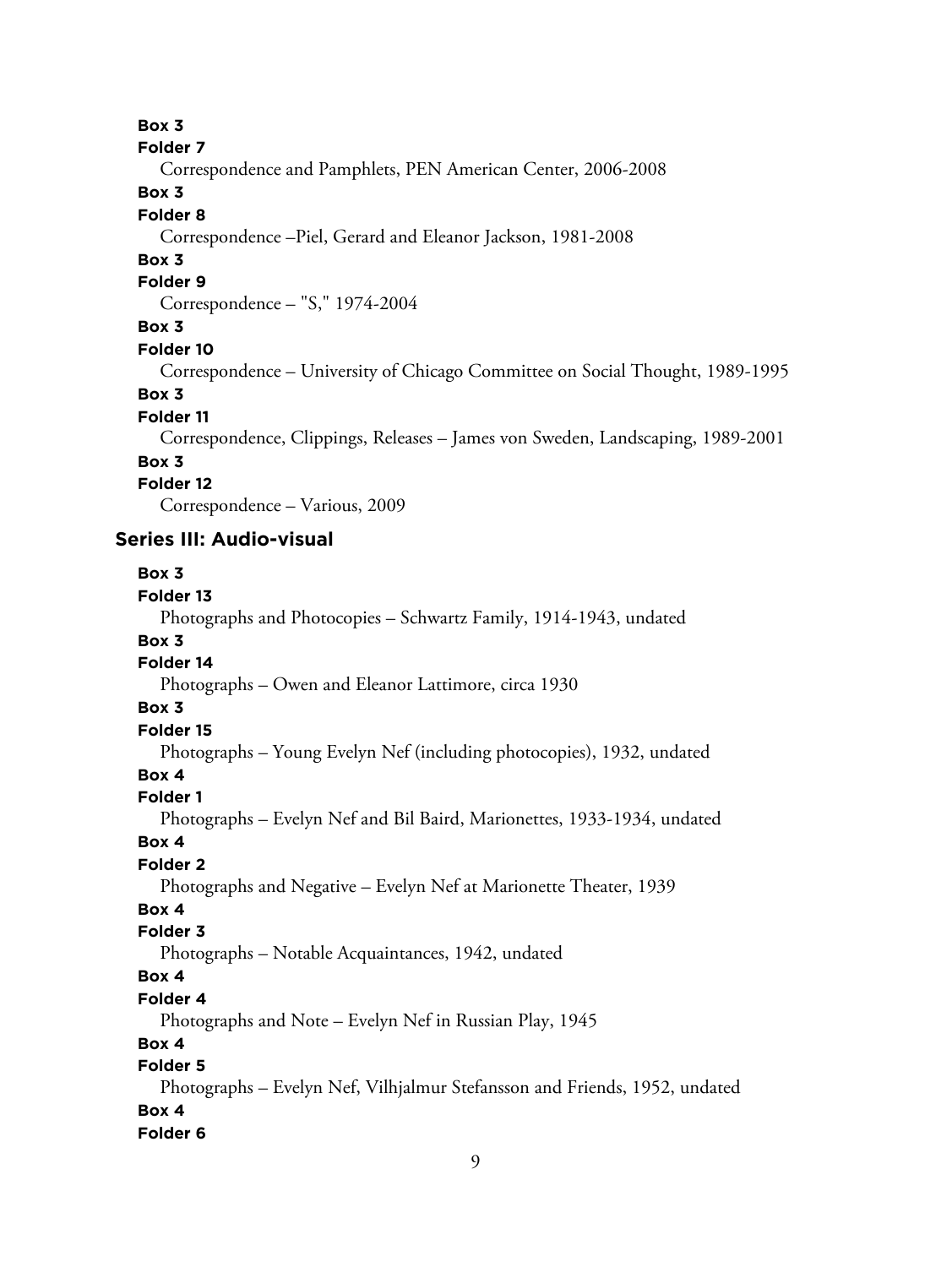Photographs – Evelyn Nef, circa 1954, undated **Box 4 Folder 7** Photographs – Dartmouth College Activities, 1957-1989, undated **Box 4 Folder 8** Photographs – Birthday Party for Evelyn Stefansson Nef, circa 1960 **Box 4 Folder 9** Photographs – John and Evelyn Nef and Friends, 1961-1978, undated **Box 4 Folder 10** Photographs – Engagement Party (John and Evelyn Nef), 1964 **Box 4 Folder 11** Photographs – John and Evelyn Nef, Wedding, 1964 **Box 4 Folder 12** Photographs – John and Evelyn Nef, Wedding Portraits, 1964 **Box 4 Folder 13** Photographs – Honeymoon, Florence and Rhodes, 1964 **Box 4 Folder 14** Photographs and Negatives – Honeymoon in Paris, 1964 **Box 4 Folder 15** Photographs – Marc and Vava Chagall, 1964 **Box 4 Folder 16** Photographs – Nef Apartment, circa 1964 **Box 4 Folder 17** Photographs – Lattimore Family and Nefs, 1964-1984, undated **Box 4 Folder 18** Photographs – John and Evelyn Nef at Various Events, 1964-1976, undated **Box 4 Folder 19** Slides – Marc Chagall and John Nef, Cap d'Antibes, France, 1965 **Box 4 Folder 20** Photographs – John and Evelyn Nef, Cruise on "SS France," 1965-1966 **Box 4 Folder 21** Photographs – Madeleine Albright and Family (Christening), 1965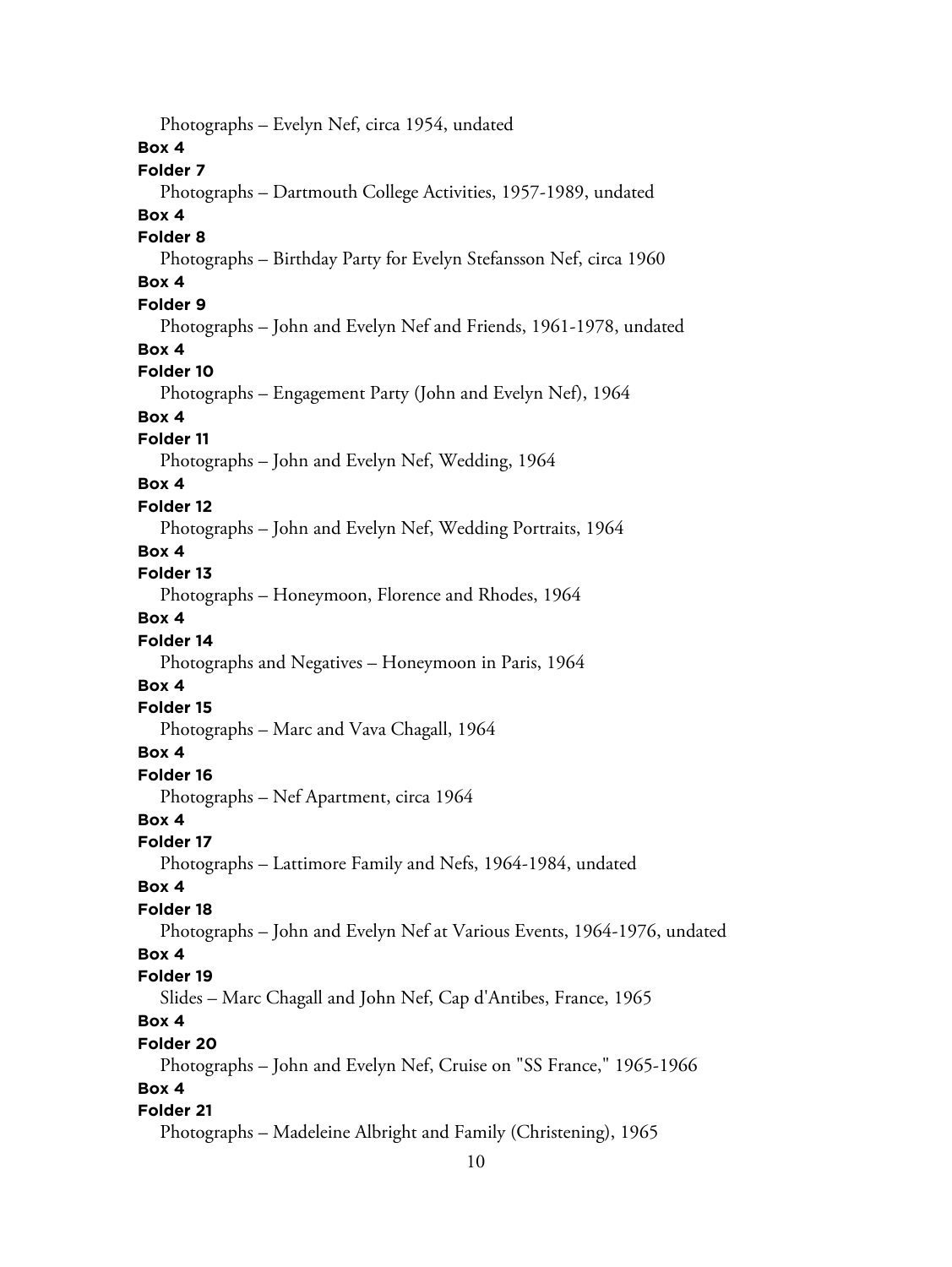**Box 4**

#### **Folder 22**

Photograph and Negative – Washington Post Article (Nefs), 1966

# **Box 4**

# **Folder 23**

Photographs and Note – John and Evelyn Nef at Point Farm, 1968

# **Box 4**

# **Folder 24**

Photographs and Note – Nefs, Chagalls, and Colwins, 1968

# **Box 4**

# **Folder 25**

Photographs – Marc Chagall and Others, 1968, undated

## **Box 5**

#### **Folder 1**

Photographs – Society of Women Geographers (SWG) – Evelyn Nef, 1968-1998

#### **Box 5**

## **Folder 2**

Photographs and Slide – Marc Chagall's Birthday Party, 1970

## **Box 5**

#### **Folder 3**

Photographs – Nefs, Pierre Matisses, Chagalls – Cap d'Antibes, France, 1970

## **Box 5**

# **Folder 4**

Negatives, Photographs, and Contact Sheets – Evelyn Nef by Jacques Munch, Cap d'Antibes, 1970

# **Box 5**

#### **Folder 5**

Photographs and Contact Sheet, Evelyn Nef, British Embassy Benefit, circa 1970

# **Box 5**

#### **Folder 6**

Photographs – Marc and Vava Chagall, John and Evelyn Nef (with Note), 1970-1971

#### **Box 5**

#### **Folder 7**

Negatives and Contact Sheet – Chagalls, Kurtz, Schaffer, 1971

#### **Box 5**

# **Folder 8**

Photographs – Tatiana de Fidler, 1971

# **Box 5**

#### **Folder 9**

Photographs – Installation of Chagall Mosaic, 1971

# **Box 5**

#### **Folder 10**

Photographs, Newsletter – Folger Library Events, 1972-1973, 1998

# **Box 5**

# **Folder 11**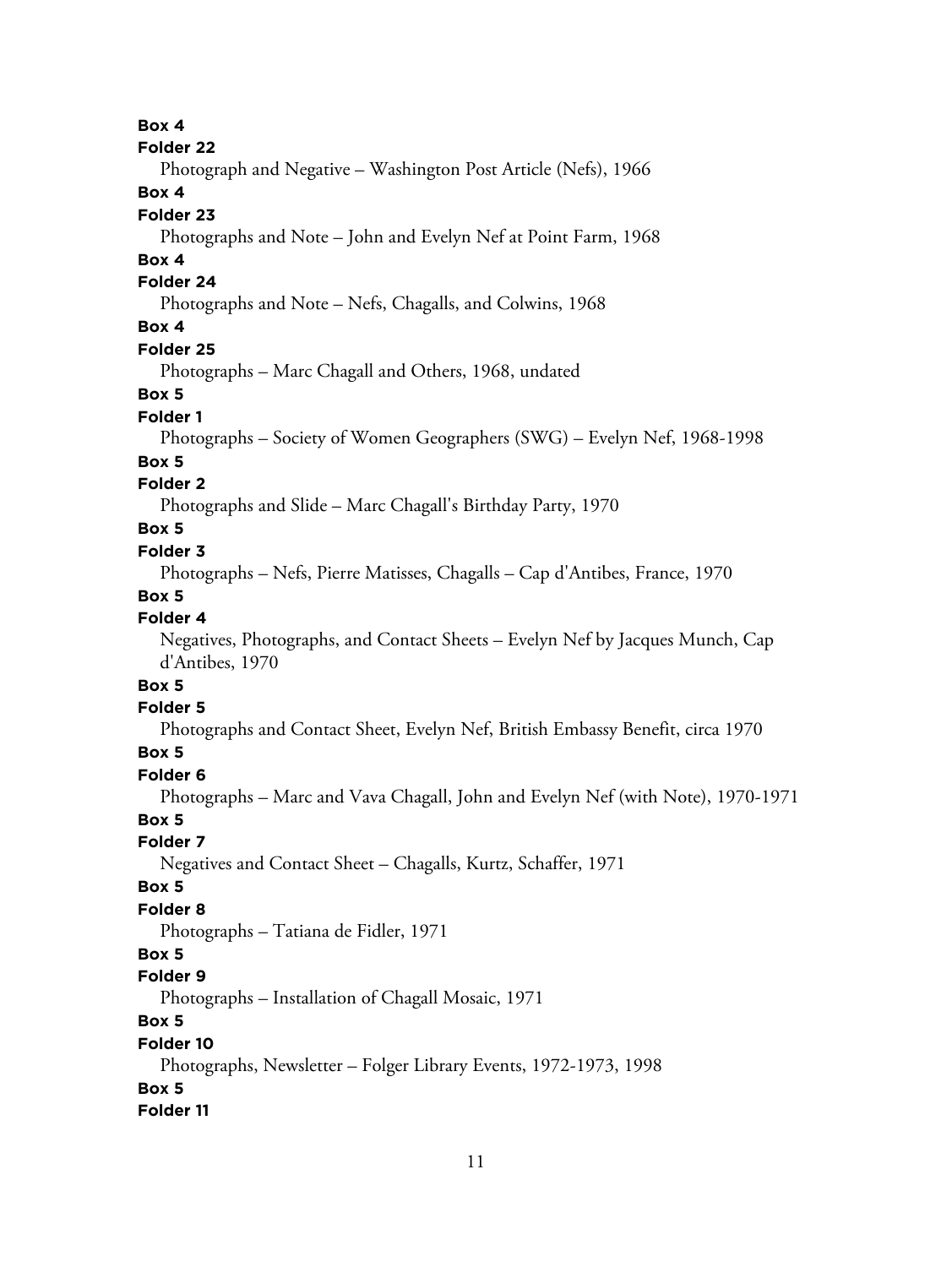Photographs and Contact Sheet – Evelyn and John Nef, Marc and Vava Chagall, Cap d'Antibes, France, 1973 **Box 5 Folder 12** Contact Sheet and Photographs – Evelyn Nef by Mercedes Eichholz, 1973 **Box 5 Folder 13** Photographs – Marc Chagall's Birthday Party, 1975 **Box 5 Folder 14** Photographs – White House (Evelyn Nef), 1975-2003 **Box 5 Folder 15** Photographs – Evelyn Nef, 1976-1982, undated **Box 5 Folder 16** Photographs, Negatives, and Slide – Evelyn and John Nef, circa 1976-1978 **Box 5 Folder 17** Photographs and Negatives – Evelyn Nef, Volunteer Achievement Award, 1978 **Box 5 Folder 18** Photographs – Evelyn Nef and Lord Boyd Orr (with Note), 1978 **Box 5 Folder 19** Photograph, Slide and Negative – Evelyn and John Nef, 1981 **Box 5 Folder 20** Photograph and Slides – Evelyn and John Nef, Chagall Mosaic (from Baltimore Sun), 1981 **Box 6 Folder 1** Photograph, Contact Sheet, Photocopy – Evelyn Nef and Friend Dancing/Chagall Mosaic, 1982, 1984 **Box 6 Folder 2** Photographs and Notes – Evelyn Nef and Hugh Jacobsen, 1983, 1985 **Box 6 Folder 3** Photographs – John and Evelyn Nef, 1983, undated **Box 6 Folder 4** Photographs and Note – John and Evelyn Nef and J. Symington, 1985, 2003 **Box 6 Folder 5** Photographs – Evelyn Nef and Friends, 1986-1992

#### 12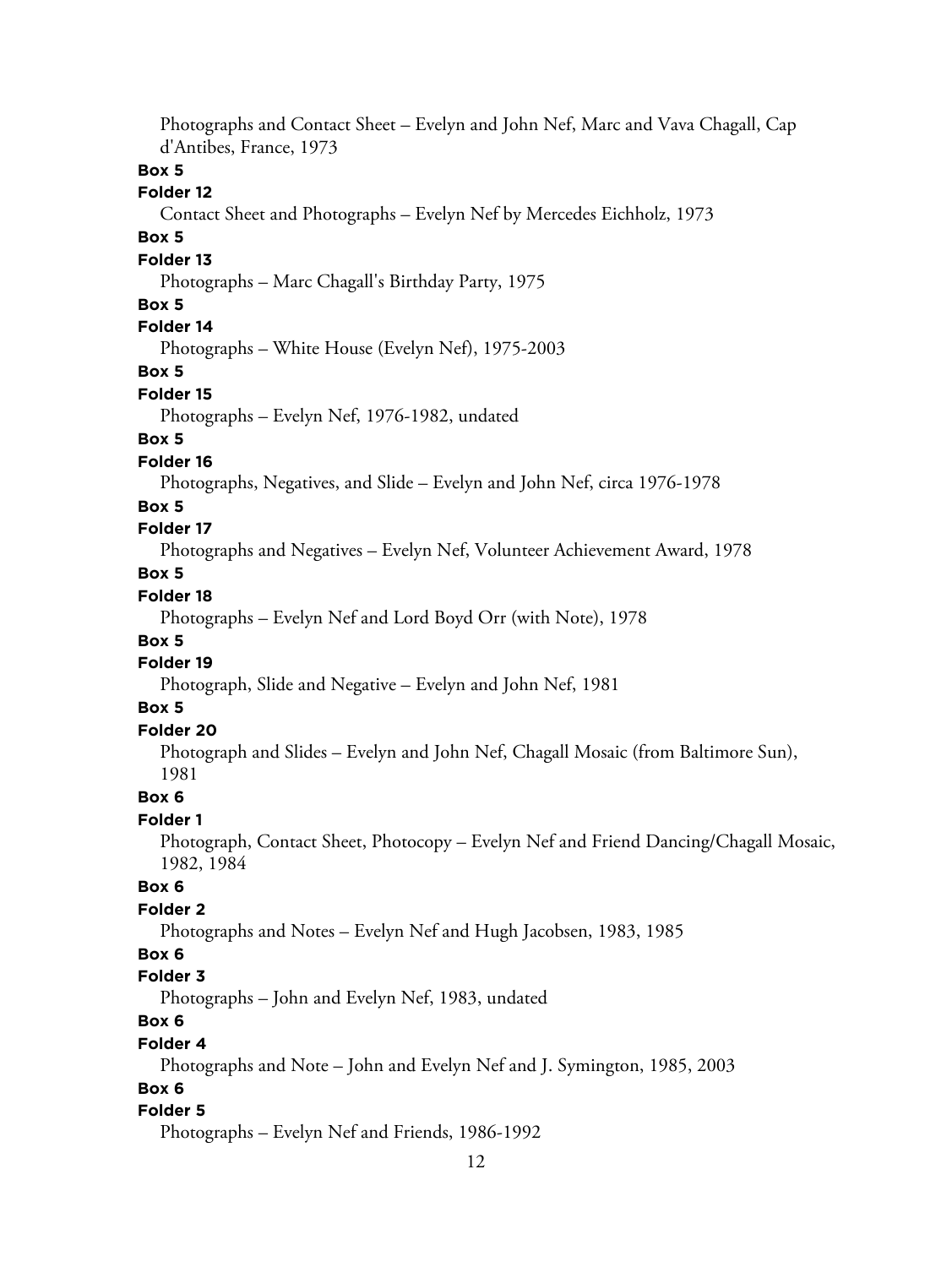**Box 6 Folder 6** Photographs – Monique Morazé, 1987, undated **Box 6 Folder 7** Photographs – Evelyn Nef, Mt. Sinai/Aging Research Event (with Note), 1987 **Box 6 Folder 8** Photographs – Evelyn Nef at Various Events, 1990-1996 **Box 6 Folder 9** Photo Album – Committee on Social Thought 50th Anniversary, 1992 **Box 6 Folder 10** Photographs – 80th Birthday (by Mary Carswell), 1993 **Box 6 Folder 11** Photographs – Evelyn Nef (incl. Photocopy), 1995-2003, undated **Box 6 Folder 12** Photographs – University of Alaska Honorary Degree (Evelyn Nef), 1998 **Box 6 Folder 13** Photographs, Negatives, Contact Sheets – Evelyn Nef with Chagall Mosaic, 1998, undated **Box 6 Folder 14** Photographs – Evelyn Nef and Angela Lansbury at Kennedy Center Honors, 1999 **Box 6 Folder 15** Photographs – National Organization on Disability Event (with Envelope), 1999 **Box 6 Folder 16** Photograph – Evelyn Nef and Sandra Day O'Connor, 2000 **Box 6 Folder 17** Photographs and Negatives – Evelyn Nef, Bobby Bristol, Mary, 2001 **Box 6 Folder 18** Photographs – Washington Opera Balls (with Note) 2001, 2003 **Box 6 Folder 19** Photographs – Evelyn Nef and Friends, 2001-2007 **Box 6 Folder 20** Photographs Evelyn Nef at Various Events, 2003 **Box 6**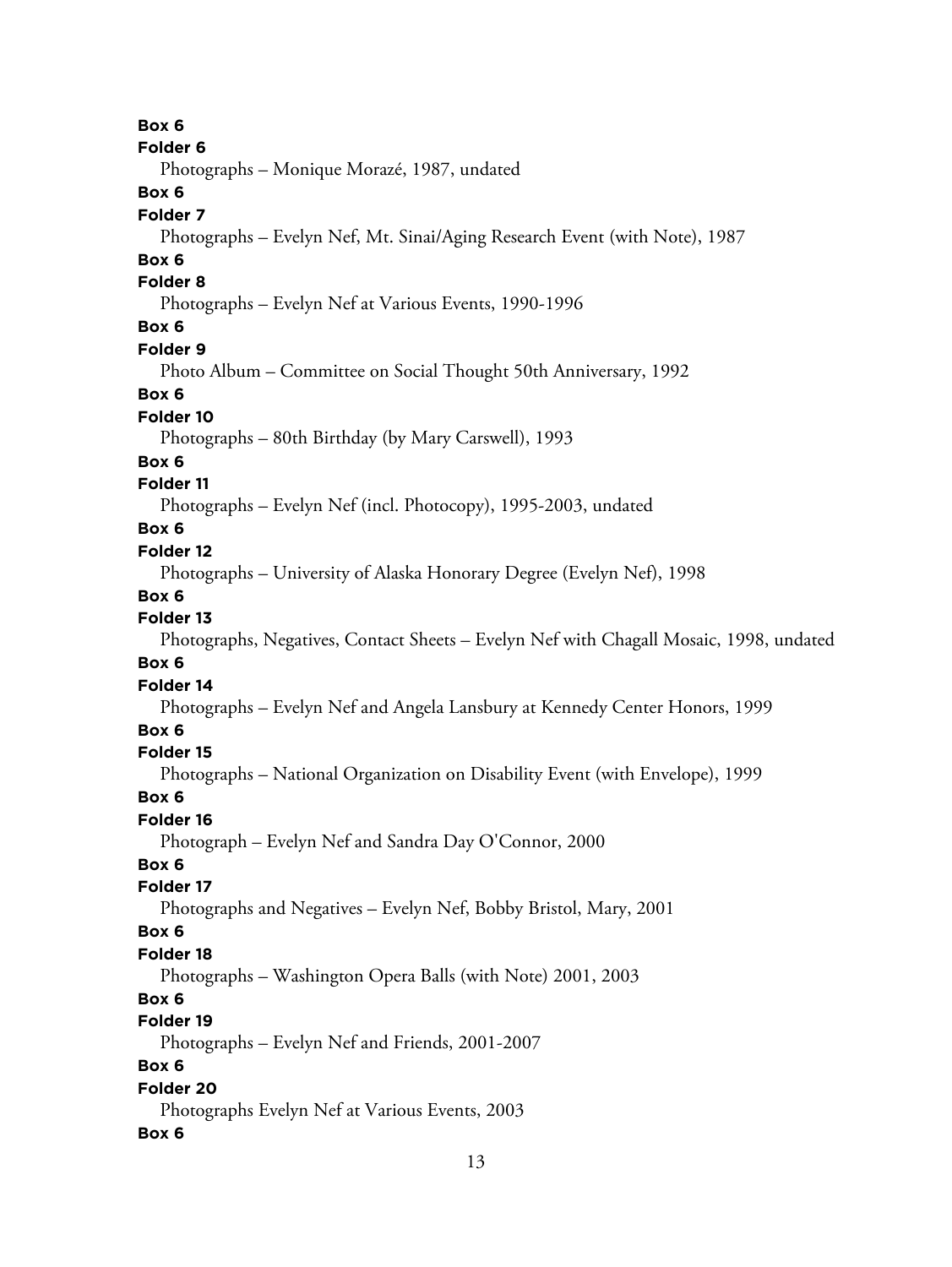# **Folder 21**

Photographs, Andre Siegfried, undated

# **Box 6**

**Folder 22**

Passport Photos – Evelyn Nef (with Sleeve), undated

#### **Box 6**

#### **Folder 23**

Photographs and Negative – Evelyn and John Nef, Chagall Mosaic, undated

## **Box 6**

# **Folder 24**

Photographs and Proofs – John and Evelyn Nef with Jim Douglas, undated

# **Box 6**

## **Folder 25**

Photographs – Marc Chagall, undated

# **Box 7**

**Folder 1**

Photographs and Slides – Self-Portraits, undated

## **Box 7**

# **Folder 2**

Framed photograph - Evelyn Stefansson Nef, undated

# **Box 7**

# **Folder 3**

CDs – David Grene Reading Poetry, 2002

# **Series IV: Oversize**

# **Box 8 Folder 1** Photographs – Chagall Mosaic, undated **Box 8 Folder 2** Photographs – Evelyn Nef, 1972, undated **Box 8 Folder 3** Photographs and Correspondence – Evelyn Nef by Michelle Mattei, 2004 **Box 8 Folder 4** Photographs – Evelyn and John Nef, undated **Box 8 Folder 5** Photographs – Evelyn and John Nef and Friends, circa 1966 **Box 8 Folder 6** Photographs – Evelyn Nef, Monique Morazé, Eleanor Douglas, undated **Box 8 Folder 7** Photographs – Hannah Arendt and John Nef, circa1966